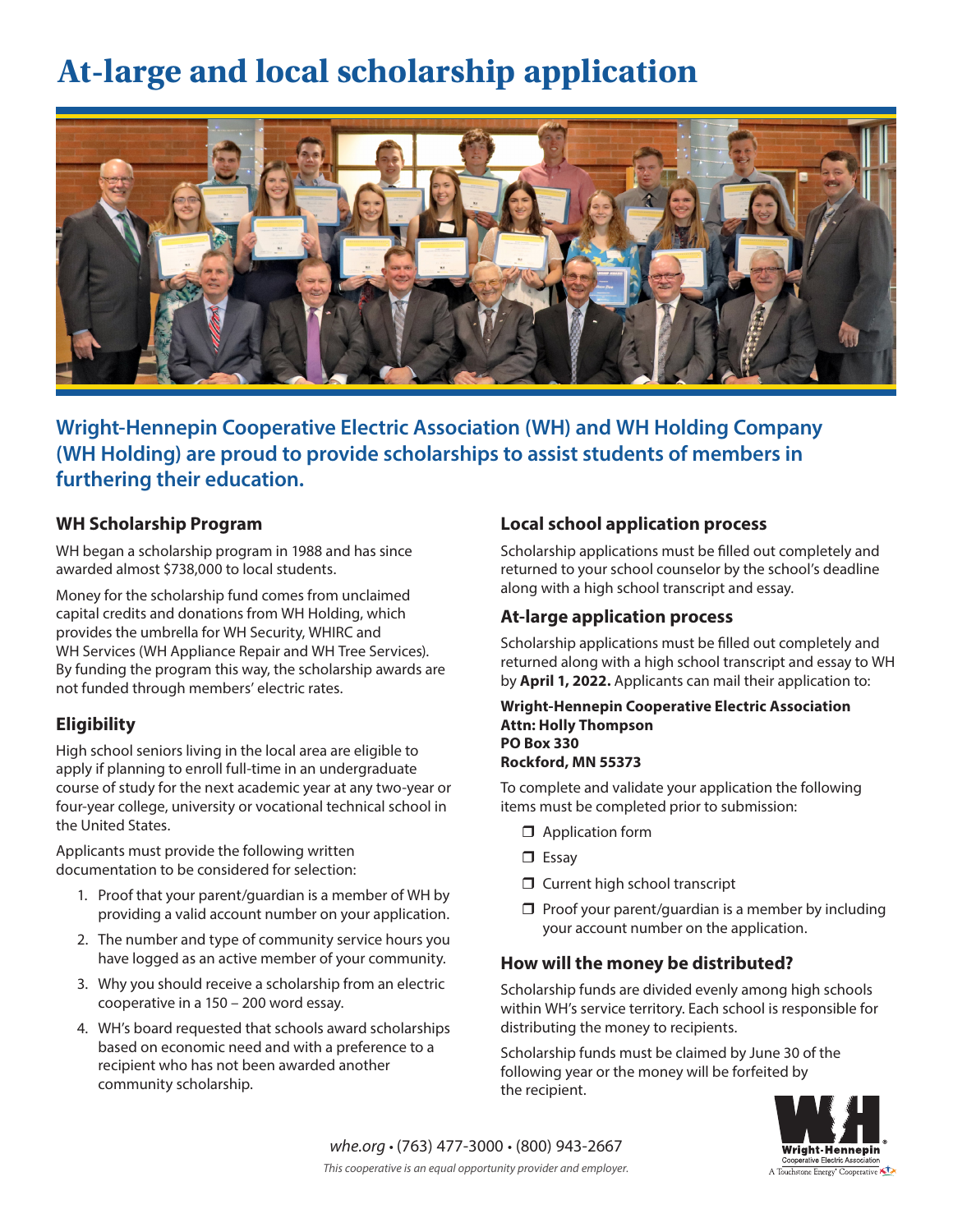## **Applicant data**

| Applicant data                                                                                                                                                                                                                                                                                                                                 |  |  |  |
|------------------------------------------------------------------------------------------------------------------------------------------------------------------------------------------------------------------------------------------------------------------------------------------------------------------------------------------------|--|--|--|
|                                                                                                                                                                                                                                                                                                                                                |  |  |  |
|                                                                                                                                                                                                                                                                                                                                                |  |  |  |
|                                                                                                                                                                                                                                                                                                                                                |  |  |  |
|                                                                                                                                                                                                                                                                                                                                                |  |  |  |
|                                                                                                                                                                                                                                                                                                                                                |  |  |  |
| Parent/Guardian                                                                                                                                                                                                                                                                                                                                |  |  |  |
|                                                                                                                                                                                                                                                                                                                                                |  |  |  |
|                                                                                                                                                                                                                                                                                                                                                |  |  |  |
| High school data                                                                                                                                                                                                                                                                                                                               |  |  |  |
|                                                                                                                                                                                                                                                                                                                                                |  |  |  |
|                                                                                                                                                                                                                                                                                                                                                |  |  |  |
|                                                                                                                                                                                                                                                                                                                                                |  |  |  |
|                                                                                                                                                                                                                                                                                                                                                |  |  |  |
|                                                                                                                                                                                                                                                                                                                                                |  |  |  |
| <b>Essay</b><br>In your essay, define why you should receive a scholarship from an electric cooperative. Reminder — <b>your parent or guardian</b><br>must be a member of Wright-Hennepin to be eligible for this scholarship. Essay should be 150 - 200 words typed and<br>double-spaced on one sheet of paper.<br>Post-secondary school data |  |  |  |
|                                                                                                                                                                                                                                                                                                                                                |  |  |  |
| $\Box$ 4-year college/university                                                                                                                                                                                                                                                                                                               |  |  |  |
| 2-year community/junior college<br>$\Box$                                                                                                                                                                                                                                                                                                      |  |  |  |
| Vocational-technical school<br>$\mathsf{L}$                                                                                                                                                                                                                                                                                                    |  |  |  |
|                                                                                                                                                                                                                                                                                                                                                |  |  |  |
|                                                                                                                                                                                                                                                                                                                                                |  |  |  |
|                                                                                                                                                                                                                                                                                                                                                |  |  |  |
| <b>High school transcript information</b><br>Applicants must include a high school transcript of grades and have the following section completed by the appropriate<br>school official.                                                                                                                                                        |  |  |  |

## **Account number**

Recipients are required to have a parent or guardian who is a member of Wright-Hennepin.

Account number